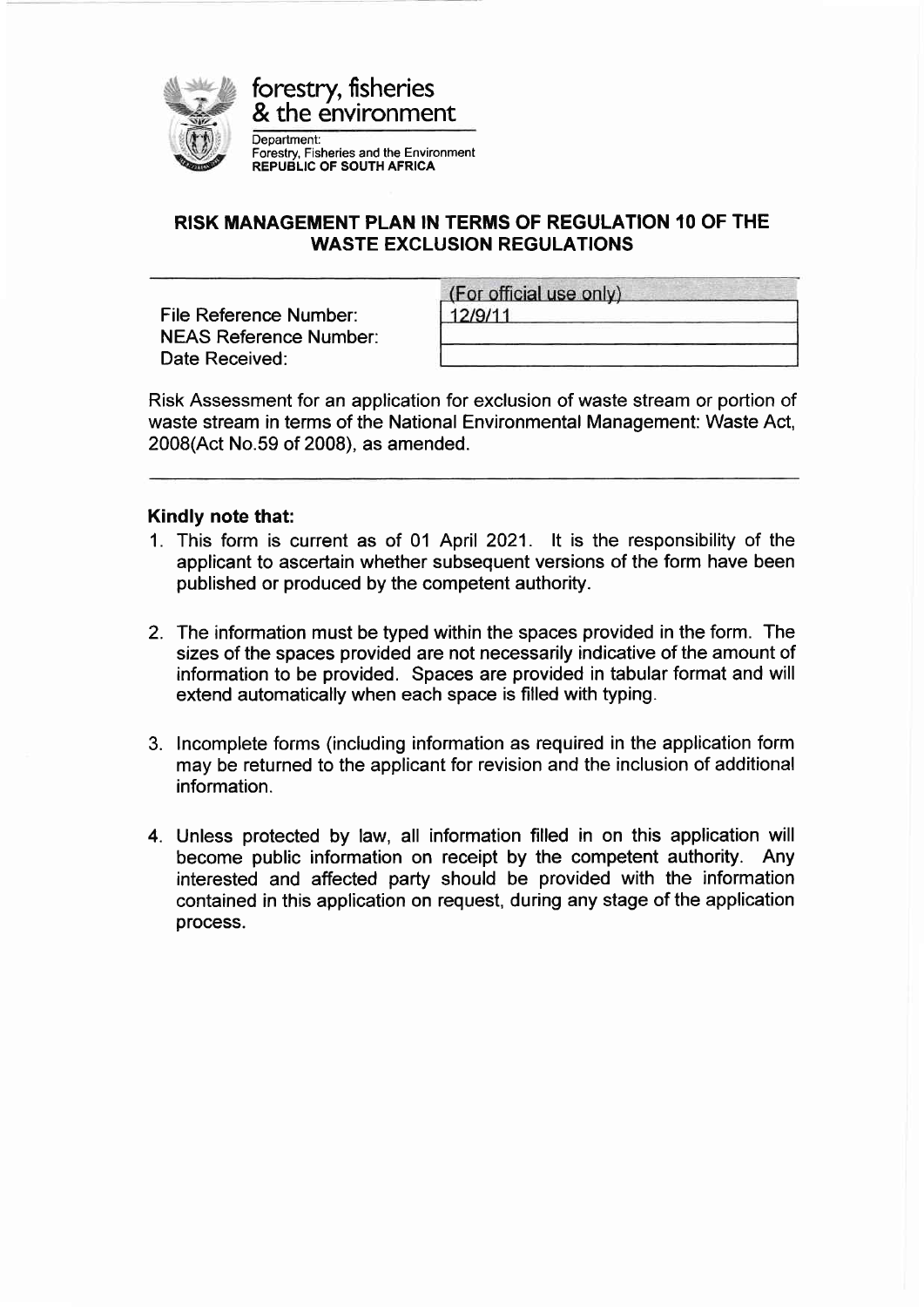| <b>BACKGROUND INFORMATION</b> |                                                       |
|-------------------------------|-------------------------------------------------------|
| <b>APPLICANT</b>              | SA Steel Mills (Pty) Ltd                              |
| <b>CONTACT PERSON</b>         |                                                       |
| <b>NAME</b>                   | <b>Ms Fatima Rawjee</b>                               |
| <b>ADDRESS</b>                | Old Kookfontein Farm, Main Kookfontein Road, Meyerton |
| <b>E-MAIL ADDRESS</b>         | fatima@sasteelmill.co.za                              |
| <b>TELEPHONE</b>              | 016 362 6045                                          |
| <b>CELL PHONE</b>             | 072 667 8508                                          |

| <b>WASTE FACILITIY OR FACILITIES</b>                                                                        |                                                                                                                                                                |                                                                                                                                                                    |           |            |                 |           |
|-------------------------------------------------------------------------------------------------------------|----------------------------------------------------------------------------------------------------------------------------------------------------------------|--------------------------------------------------------------------------------------------------------------------------------------------------------------------|-----------|------------|-----------------|-----------|
|                                                                                                             | By-products/ wastes generated from the secondary steel making<br>processes at the steel plant located at Portions 75 and 76 of the Farm<br>Kookfontein 545 IQ. |                                                                                                                                                                    |           |            |                 |           |
| <b>SOURCE (S) OF WASTE</b>                                                                                  |                                                                                                                                                                | Mill scale is the surface of the billets (and to a lesser degree the long<br>products) that flakes off during the cooling (and shaping and rolling)<br>process/es. |           |            |                 |           |
| <b>WASTE TO BE BENEFICIATED</b>                                                                             | Mill scale                                                                                                                                                     |                                                                                                                                                                    |           |            |                 |           |
| <b>GPS CO-ORDINATES AT</b><br><b>CORNERS OF WASTE</b><br><b>GENERATING FACILITY OR</b><br><b>FACILITIES</b> | <b>LONGITUDE</b><br><b>LATITUDE</b>                                                                                                                            |                                                                                                                                                                    |           |            |                 |           |
| 1                                                                                                           | 26°                                                                                                                                                            | 34'                                                                                                                                                                | 15.38"    | $27^\circ$ | 59 <sup>′</sup> | 16.92"    |
| 2                                                                                                           | $26^\circ$                                                                                                                                                     | 33 <sup>′</sup>                                                                                                                                                    | $52.01$ " | $27^\circ$ | 59 <sup>'</sup> | $36.00$ " |
| 3                                                                                                           | 26°                                                                                                                                                            | 34 <sup>°</sup>                                                                                                                                                    | 03.52"    | $27^\circ$ | 59 <sup>′</sup> | 49.65"    |
| 4                                                                                                           | $26^\circ$                                                                                                                                                     | 34 <sup>t</sup>                                                                                                                                                    | 15.23"    | 27°        | 59 <sup>°</sup> | 54.56     |
| 5                                                                                                           | $26^\circ$                                                                                                                                                     | 34 <sup>°</sup>                                                                                                                                                    | 23.20"    | 27°        | 59 <sup>'</sup> | 53.10"    |
| 6                                                                                                           | $26^\circ$                                                                                                                                                     | 34 <sup>1</sup>                                                                                                                                                    | 23.15"    | $27^\circ$ | 59 <sup>t</sup> | 47.45"    |
| 7                                                                                                           | $26^\circ$                                                                                                                                                     | 34 <sup>°</sup>                                                                                                                                                    | 18.31"    | $27^\circ$ | 59 <sup>°</sup> | 36.39"    |
| 8                                                                                                           | $27^\circ$<br>59 <sup>°</sup><br>19.72"<br>$26^\circ$<br>$34^{6}$                                                                                              |                                                                                                                                                                    |           |            |                 | 26.68"    |
| 9                                                                                                           | $26^\circ$                                                                                                                                                     | $34^{\circ}$                                                                                                                                                       | 18.10"    | $27^\circ$ | 59'             | 20.93"    |
| <b>BENEFICIAL USE/S</b>                                                                                     | Mill Scale: Reused in the steel-making processes on site and the rest<br>is sold to other iron and steelmaking and ferroalloy productions.                     |                                                                                                                                                                    |           |            |                 |           |

| <b>WASTE GENERATING PROCESS</b> |                  |                |
|---------------------------------|------------------|----------------|
| <b>MSDS ATTACHED IF</b>         | YES              | ЖÐ             |
| <b>HAZARDOUS</b>                |                  |                |
| WASTE GENERATING FACILITY       | <b>HAZARDOUS</b> | <b>GENERAL</b> |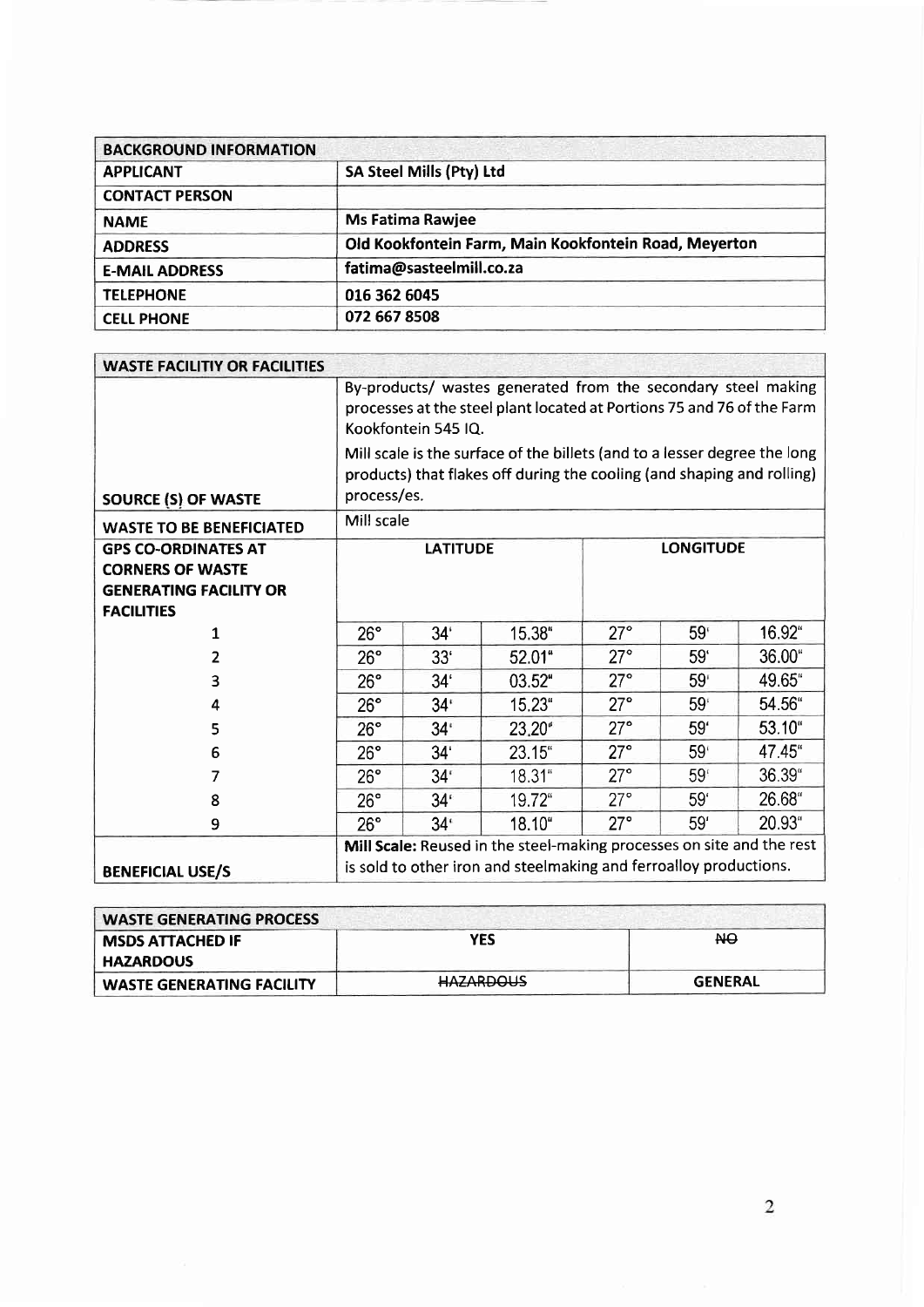## RISK MANAGEMENT PLAN

| <b>Activity</b>                                                                                                                                                                    | <b>Risk Description</b>                                                                                                    | Action(s) to minimise/ manage the risk                                                                                                                                                                                                                                                                                                                                                                                                                                                                                                                                                                                                                                                                                                                        | Responsibility (Who is responsible to<br>carry out the action)                     |
|------------------------------------------------------------------------------------------------------------------------------------------------------------------------------------|----------------------------------------------------------------------------------------------------------------------------|---------------------------------------------------------------------------------------------------------------------------------------------------------------------------------------------------------------------------------------------------------------------------------------------------------------------------------------------------------------------------------------------------------------------------------------------------------------------------------------------------------------------------------------------------------------------------------------------------------------------------------------------------------------------------------------------------------------------------------------------------------------|------------------------------------------------------------------------------------|
| Steel making processes including, but not<br>limited to:<br>• Steel scrap delivery and sorting.<br>Melting of the steel scrap in the<br>furnaces.<br>Casting of the steel billets. | The processes and associated activities<br>(vehicle movement) are noisy and could<br>impact on the surrounding properties. | The proponent must implement a line<br>of communication where complaints<br>could be lodged/registered, and all<br>complaints<br>received<br>must<br>be<br>as expeditiously<br>addressed<br><b>as</b><br>possible.                                                                                                                                                                                                                                                                                                                                                                                                                                                                                                                                            | SASM (SA Steel Mills) Management<br><b>SHEQ Officer</b>                            |
| Reheating the billets (when needed).<br>Rolling the billets to form end<br>products; and<br>Sorting and dispatching the end<br>products.                                           | The processes involve many health and<br>safety risks and hazards to the workers<br>and employees at the plant.            | Noise zones must be identified and<br>clearly marked.<br>All employees and visitors entering<br>the site must be provided suitable<br>hearing protection which must be<br>worn continuously whilst in the noise<br>zones.<br>All SHEQ requirements must be<br>considered and adhered to by all<br>employees and contractors at all<br>times.<br>Borehole water must not be used for<br>water consumption.<br>emergency plan<br>must be<br>- An<br>$\bullet$<br>implemented which:<br>Addresses<br>possible<br>all<br>$\circ$<br>emergency situations that could<br>arise at the plant.<br>Includes relevant training of staff<br>$\circ$<br>e.g., firefighting and first aid<br>training.<br>Establishes evacuation plans<br>that are clearly communicated to | <b>SASM Management</b><br><b>SHEQ Officer</b><br>Trained emergency team/ personnel |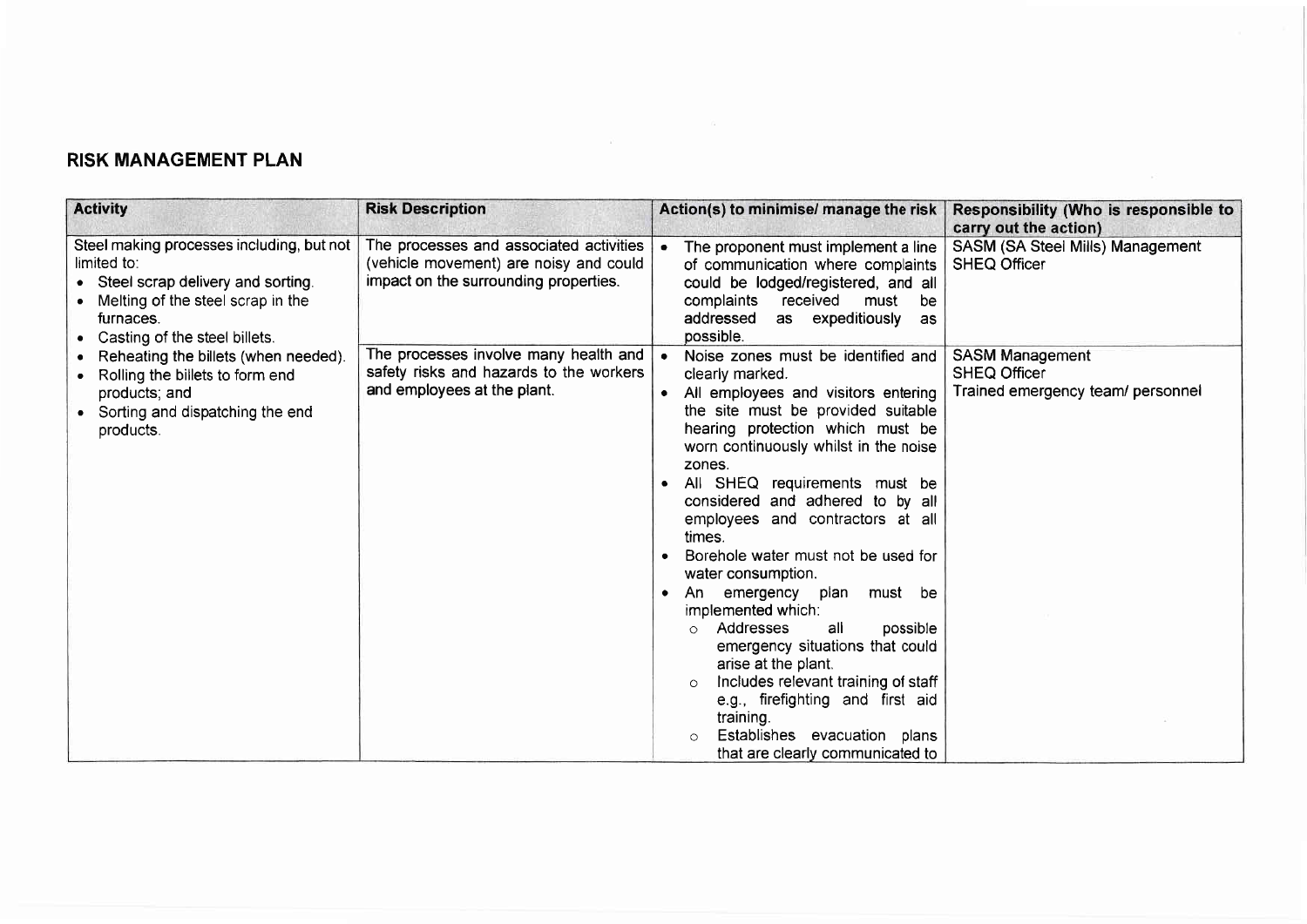| <b>Activity</b>                                                                                                                                                                                                          | <b>Risk Description</b>                                                                                                                                                                    | Action(s) to minimise/ manage the risk                                                                                                                                                                                                                                                                                                                                                                                                                                                             | Responsibility (Who is responsible to<br>carry out the action)                                     |                                                                                                                       |  |
|--------------------------------------------------------------------------------------------------------------------------------------------------------------------------------------------------------------------------|--------------------------------------------------------------------------------------------------------------------------------------------------------------------------------------------|----------------------------------------------------------------------------------------------------------------------------------------------------------------------------------------------------------------------------------------------------------------------------------------------------------------------------------------------------------------------------------------------------------------------------------------------------------------------------------------------------|----------------------------------------------------------------------------------------------------|-----------------------------------------------------------------------------------------------------------------------|--|
|                                                                                                                                                                                                                          |                                                                                                                                                                                            | all staff members and visualised<br>across the plant.<br>Establishes drills that must be<br>$\circ$<br>conducted regularly and properly<br>recorded.<br>Is reviewed<br>annually<br>and<br>updated/<br>amended<br>where<br>required.<br>All hazardous substances used in the<br>processes undertaken or generated<br>from the processes on the site must<br>be properly stored and handled as per<br>the Material Safety Data Sheets<br>(MSDS). Hard copies of which must<br>be maintained on site. |                                                                                                    |                                                                                                                       |  |
| Storage of steel scrap                                                                                                                                                                                                   | The improper storage of steel scrap could<br>result in stormwater pollution and<br>subsequently pollution of natural water<br>resources or municipal systems as well<br>as soil pollution. | • A Waste Management Plan (WMP)<br>must be established that includes:<br>A monitoring system that<br>Ο.<br>effectively monitors and records                                                                                                                                                                                                                                                                                                                                                        | <b>SASM Management</b><br><b>SHEQ Officer</b><br>Cleaning and<br>maintenance<br>team/<br>personnel |                                                                                                                       |  |
| Storage of waste/ by-products<br>The improper storage of waste/ by-<br>products generated from the processes<br>could result in the pollution of natural<br>resources including soil, surface water<br>and ground water. | all scrap steel delivered to site<br>and all by-products and wastes<br>removed from the site.                                                                                              |                                                                                                                                                                                                                                                                                                                                                                                                                                                                                                    |                                                                                                    |                                                                                                                       |  |
|                                                                                                                                                                                                                          | O Staff training to ensure that all<br>staff members are aware of the<br>proper waste handling and<br>storage procedures.                                                                  |                                                                                                                                                                                                                                                                                                                                                                                                                                                                                                    |                                                                                                    |                                                                                                                       |  |
|                                                                                                                                                                                                                          |                                                                                                                                                                                            |                                                                                                                                                                                                                                                                                                                                                                                                                                                                                                    |                                                                                                    | Waste handling and storage<br>O<br>measures applicable to each<br>waste type and as per the<br>MSDS's where relevant. |  |
|                                                                                                                                                                                                                          |                                                                                                                                                                                            | Inspection and<br>maintenance<br>O<br>measures.                                                                                                                                                                                                                                                                                                                                                                                                                                                    |                                                                                                    |                                                                                                                       |  |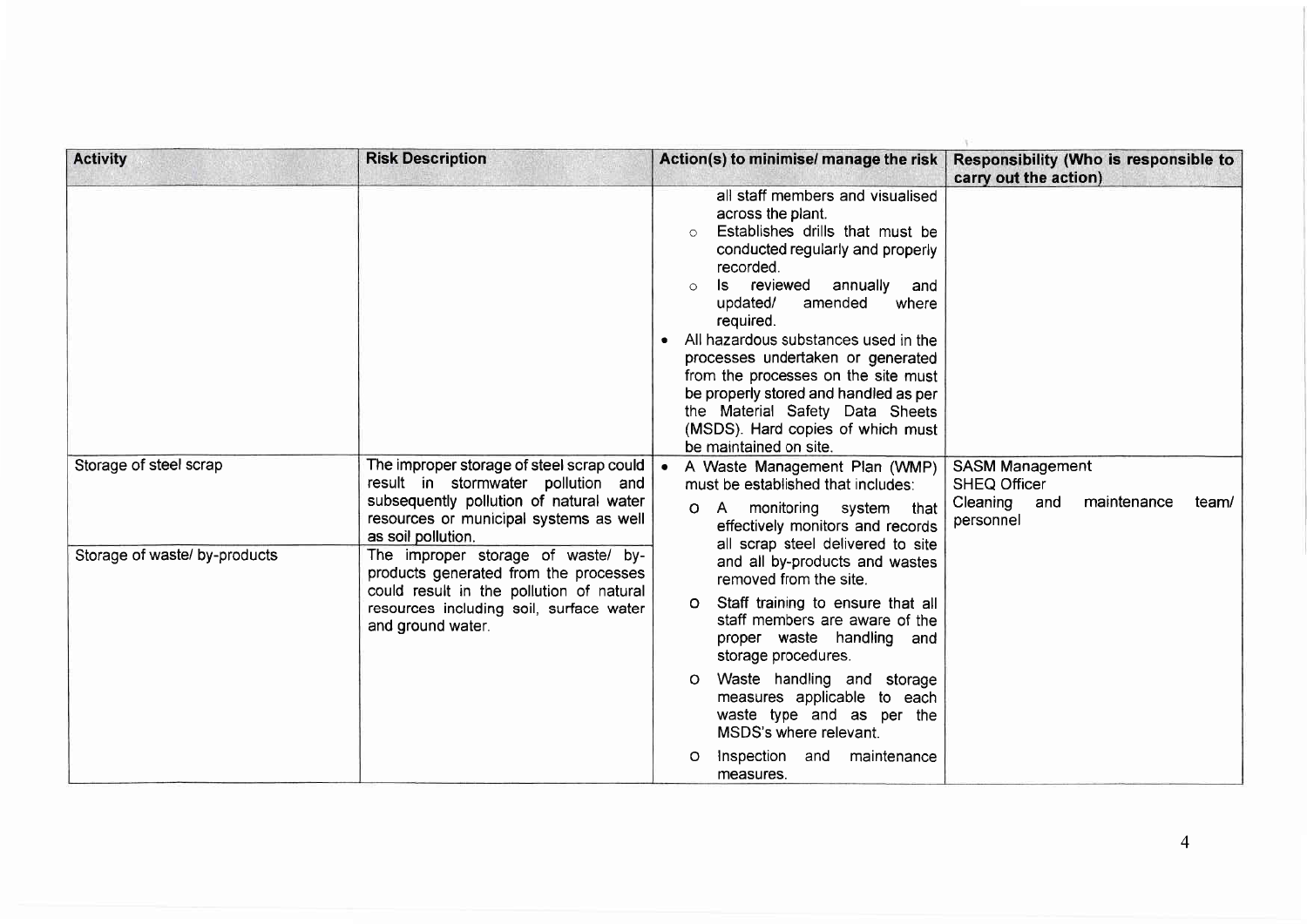| <b>Activity</b> | <b>Risk Description</b> | Action(s) to minimise/ manage the risk                                                                                                                                                                                                                                                                                                                                                                                                                                                                                                                                                                                                                                                                                                                                                                                                                                                                                                                                                            | Responsibility (Who is responsible to<br>carry out the action) |
|-----------------|-------------------------|---------------------------------------------------------------------------------------------------------------------------------------------------------------------------------------------------------------------------------------------------------------------------------------------------------------------------------------------------------------------------------------------------------------------------------------------------------------------------------------------------------------------------------------------------------------------------------------------------------------------------------------------------------------------------------------------------------------------------------------------------------------------------------------------------------------------------------------------------------------------------------------------------------------------------------------------------------------------------------------------------|----------------------------------------------------------------|
|                 |                         | • No waste/ by-products must be stored<br>on bare ground.<br>. The areas for both the scrap metal<br>storage and the waste storage must<br>be constructed with a concrete<br>surface bed or other approved<br>This<br>material<br>materials.<br>as<br>create<br>must<br>constructed<br>an<br>impervious surface to prevent the<br>penetration of the surface water into<br>the sub surface ground water.<br>• The waste storage area must be<br>covered.<br>• The scrap and waste storage areas<br>must be protected by means of a<br>300mm minimum height bund wall.<br>The entrance to these areas must not<br>be on the low side of the site and<br>should be positioned so as not to<br>allow the ingress or egress of<br>stormwater runoff from the storage<br>areas.<br>• Sufficient and appropriate containers<br>must be provided according to the<br>waste type and quantities.<br>• Waste must not be allowed to exceed<br>the capacity of the storage containers<br>and storage areas. |                                                                |
|                 |                         | • Waste must be placed separately in<br>designated and clearly marked<br>containers.                                                                                                                                                                                                                                                                                                                                                                                                                                                                                                                                                                                                                                                                                                                                                                                                                                                                                                              |                                                                |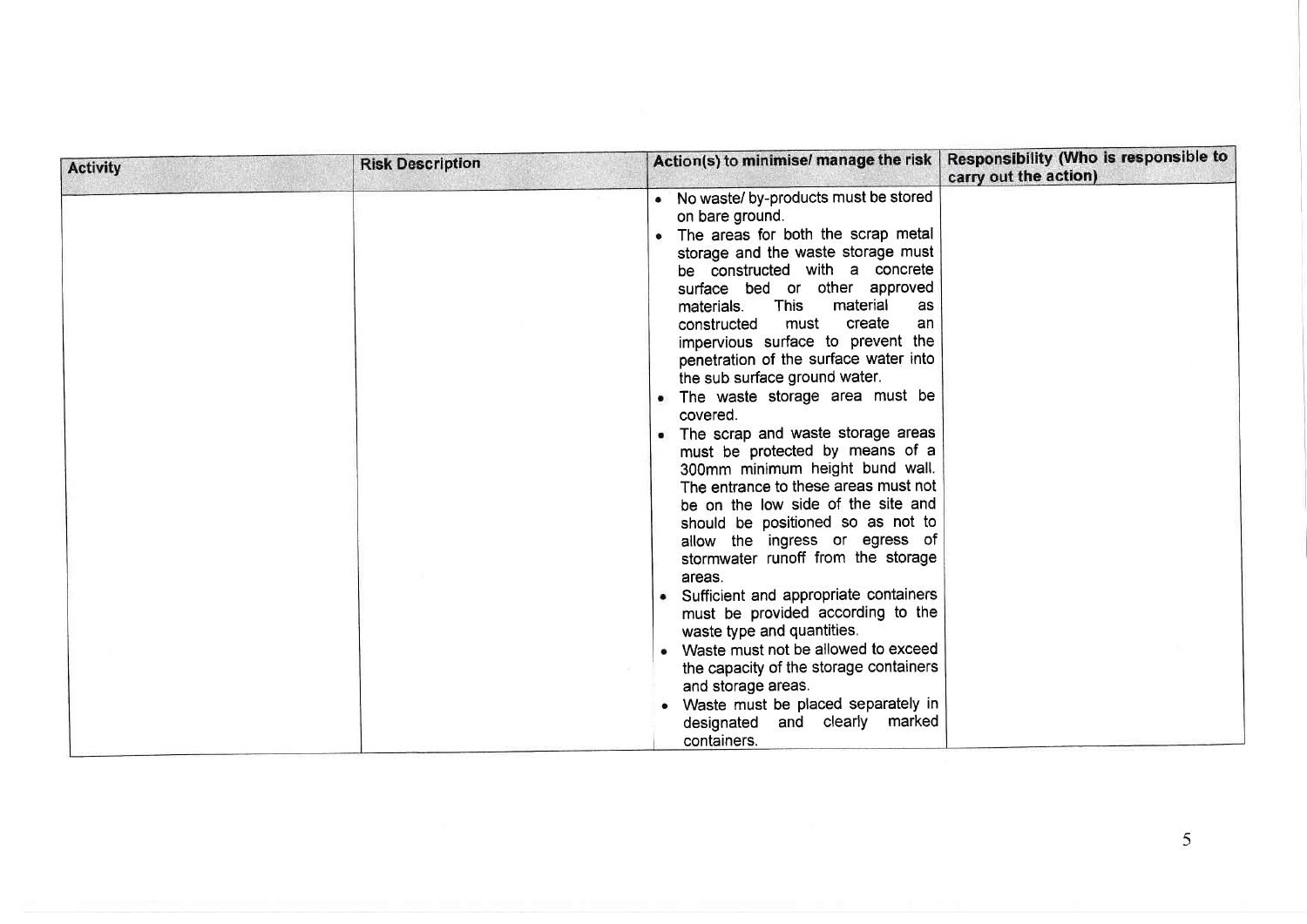| <b>Activity</b>                                             | <b>Risk Description</b>                                                                                                                                                                            | Action(s) to minimise/ manage the risk                                                                                                                                                                                                                                                                                                                                                                                                                                                                                                                                                                                                                                                                                                                                                                                                                                       | Responsibility (Who is responsible to<br>carry out the action)                                        |
|-------------------------------------------------------------|----------------------------------------------------------------------------------------------------------------------------------------------------------------------------------------------------|------------------------------------------------------------------------------------------------------------------------------------------------------------------------------------------------------------------------------------------------------------------------------------------------------------------------------------------------------------------------------------------------------------------------------------------------------------------------------------------------------------------------------------------------------------------------------------------------------------------------------------------------------------------------------------------------------------------------------------------------------------------------------------------------------------------------------------------------------------------------------|-------------------------------------------------------------------------------------------------------|
|                                                             |                                                                                                                                                                                                    | . The storage areas must be well<br>ventilated and easily accessible to<br>waste removal vehicles.<br>• By-products too large to be stored in<br>containers e.g., Randoms and<br>Misrolls must be stored in a structured<br>manner on a concreted and covered<br>area.<br>• The waste storage area should be<br>cleaned out at least weekly but should<br>not be allowed to go uncleared for<br>longer than a month.<br>• Areas around the storage areas must<br>be maintained so that they are clean,<br>neat and in good sanitary condition at<br>all times.<br>• Stormwater that has collected inside<br>the bund wall must be removed to the<br>sewer system after each rain event.<br>• The paved roadways around the<br>scrap metal storage and the waste<br>storage areas must be shaped and<br>graded so that surface stormwater<br>does not enter into these areas. |                                                                                                       |
| Disposal or removal of waste/ by-<br>products from the site | The improper disposal or removal of<br>waste/ by-products generated from the<br>processes could result in the pollution of<br>natural resources including soil, surface<br>water and ground water. | • No waste may be dumped, buried or<br>burned on the property.<br>. All waste for final disposal must be<br>by a licensed waste<br>removed<br>contractor and disposed of at an<br>authorized permitted waste/landfill<br>site.<br>• Certificates of safe disposal must be<br>issued by the waste contractor to the                                                                                                                                                                                                                                                                                                                                                                                                                                                                                                                                                           | <b>SASM Management</b><br><b>SHEQ Officer</b><br>team/<br>Cleaning<br>maintenance<br>and<br>personnel |

 $\sim$   $-$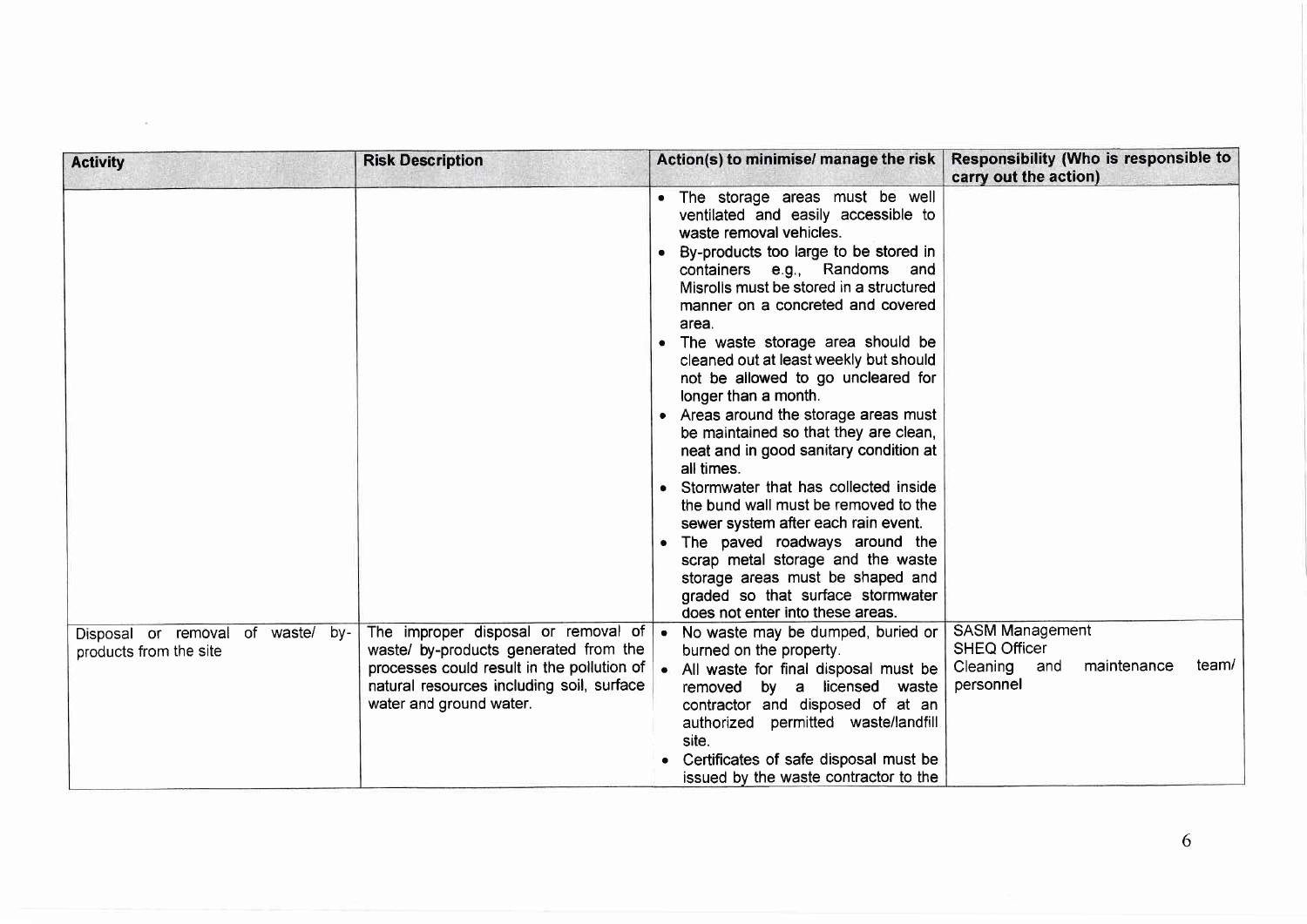| <b>Activity</b>                                      | <b>Risk Description</b>                                                                                                           | Action(s) to minimise/ manage the risk                                                                                                                                                                                                                                                                                                                                                                                                                                                                                                                                                                                                                                                                                                          | Responsibility (Who is responsible to<br>carry out the action) |
|------------------------------------------------------|-----------------------------------------------------------------------------------------------------------------------------------|-------------------------------------------------------------------------------------------------------------------------------------------------------------------------------------------------------------------------------------------------------------------------------------------------------------------------------------------------------------------------------------------------------------------------------------------------------------------------------------------------------------------------------------------------------------------------------------------------------------------------------------------------------------------------------------------------------------------------------------------------|----------------------------------------------------------------|
|                                                      |                                                                                                                                   | proponent and records maintained on<br>the site.<br>• Waste must be collected by the waste<br>contractor using the appropriate<br>equipment.<br>• Waste must be removed in suitable<br>sealed and covered containers and<br>securely transported to the waste<br>disposal facility/ landfill site.<br>• To minimize uncontrolled dumping of<br>Hazardous Wastes, consignors and<br>transporters must comply with the<br>SABS Codes of Practice on<br>Transportation of Dangerous Goods<br>National<br>Roads<br>Traffic<br>and<br>Regulations - Dangerous Goods<br>Regulations (Chapter 8). Materials<br>offered for transport must be honestly<br>described, suitably contained and<br>labeled by the employees of SA Steel<br>Mills (Pty) Ltd. |                                                                |
| Use of groundwater for the processes in<br>the plant | The depletion of natural<br>resources<br>through the unauthorized<br>use of<br>groundwater and the risk of sinkhole<br>formation. | • Should any borehole on site be used<br>it must be registered with the<br>Department of Water and Sanitation<br>(DWS).<br>• Should the amount of water to be<br>abstracted exceed the allowance in<br>the latest General Authorisation (GA)/<br>latest update to the GA/ extension to<br>the latest GA in terms of the taking<br>and storing of water and in terms of<br>the National Water Act 1998 (Act No.<br>36 of 1998), then the relevant process                                                                                                                                                                                                                                                                                        | <b>SASM Management</b><br><b>SHEQ Officer</b>                  |

 $\label{eq:2.1} \nabla_{\theta} \mathcal{L} = \nabla_{\theta} \mathcal{L} \mathcal{L} = \nabla_{\theta} \mathcal{L} \mathcal{L} \mathcal{L}$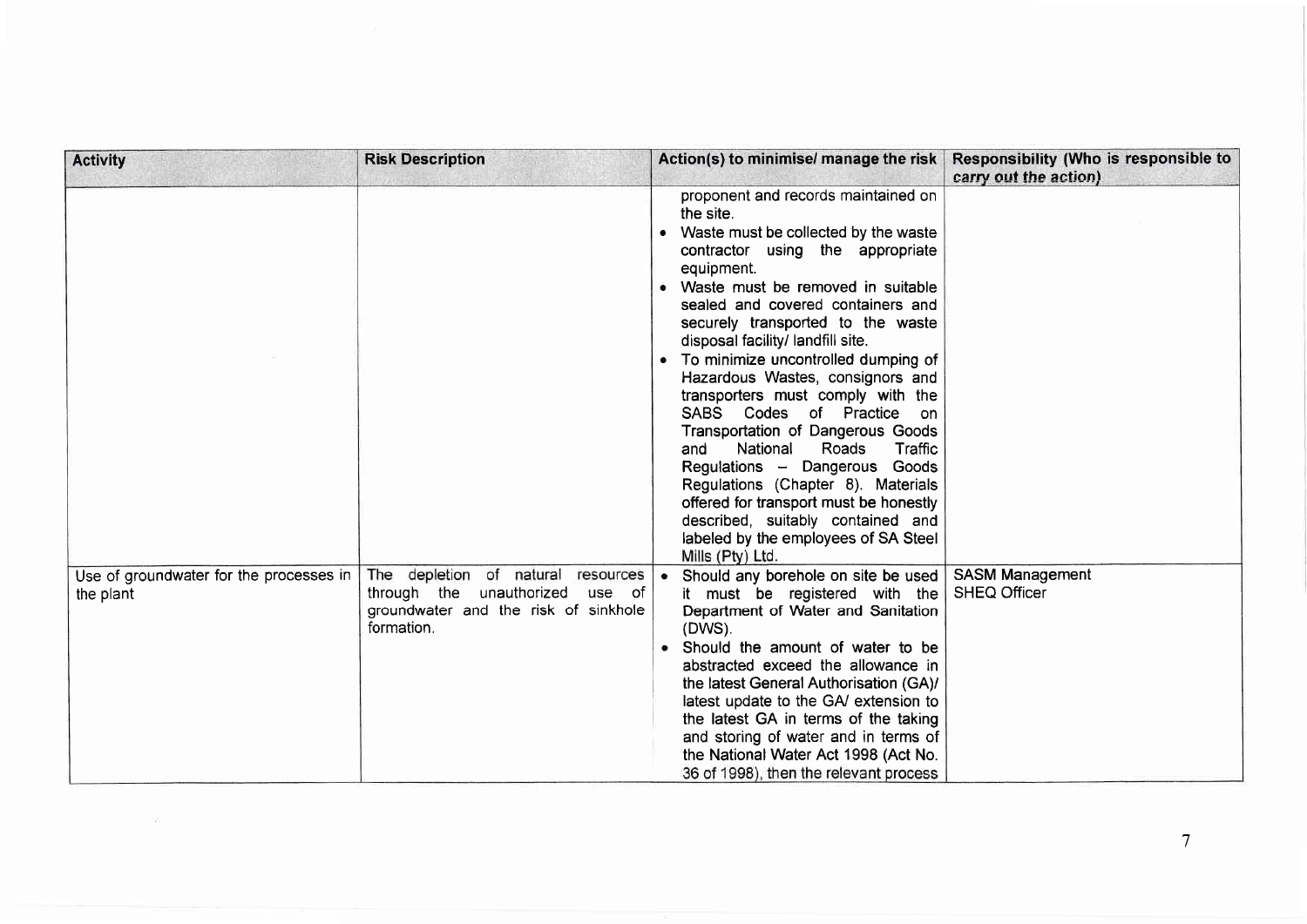| <b>Activity</b>                                                            | <b>Risk Description</b>                                                                                           | Action(s) to minimise/ manage the risk                                                                                                                                                                                                                                                                                                                                                                                                                                                                                                                                                                                                                                                                                                                                                                                                     | Responsibility (Who is responsible to<br>carry out the action) |
|----------------------------------------------------------------------------|-------------------------------------------------------------------------------------------------------------------|--------------------------------------------------------------------------------------------------------------------------------------------------------------------------------------------------------------------------------------------------------------------------------------------------------------------------------------------------------------------------------------------------------------------------------------------------------------------------------------------------------------------------------------------------------------------------------------------------------------------------------------------------------------------------------------------------------------------------------------------------------------------------------------------------------------------------------------------|----------------------------------------------------------------|
|                                                                            |                                                                                                                   | must be followed to obtain the<br>necessary Water Use License (WUL)<br>from the DWS.<br>• If a WUL is required and subsequently<br>obtained, then all conditions of the<br>WUL must be adhered to.<br>• The landowner/ proponent must<br>ensure that the water is used<br>responsibly and that drawdown of the<br>water table does not result due to<br>water usage. Excessive drawdown<br>result in sinkholes<br>could<br>$\alpha$<br>subsidences developing.<br>• It is recommended that the existing<br>boreholes on the property be tested<br>by a geohydrologist with a view to<br>establishing the safe pumping rates<br>that may be employed.<br>• Drawdown of the water table should<br>be limited to 3m below the historic<br>ground water level.<br>• If boreholes are not to be used, then<br>pumps must be removed and sealed. |                                                                |
| Storage and handling of fuel, hazardous<br>substances and hazardous waste. | Improper management relating to the use<br>of hazardous substances/ hazardous<br>waste could result in pollution. | The transport, handling and storage of<br>hazardous substances must comply<br>with all the provisions of the<br>Hazardous Substances Act, 1973 (Act<br>15 of 1973), associated<br>No.<br>regulations as well as SANS 10228<br>and SANS 10089 codes.<br>The migration of leachate or spillage<br>into the ground and groundwater<br>regime around all storage areas must                                                                                                                                                                                                                                                                                                                                                                                                                                                                    | <b>SASM Management</b><br><b>SHEQ Officer</b>                  |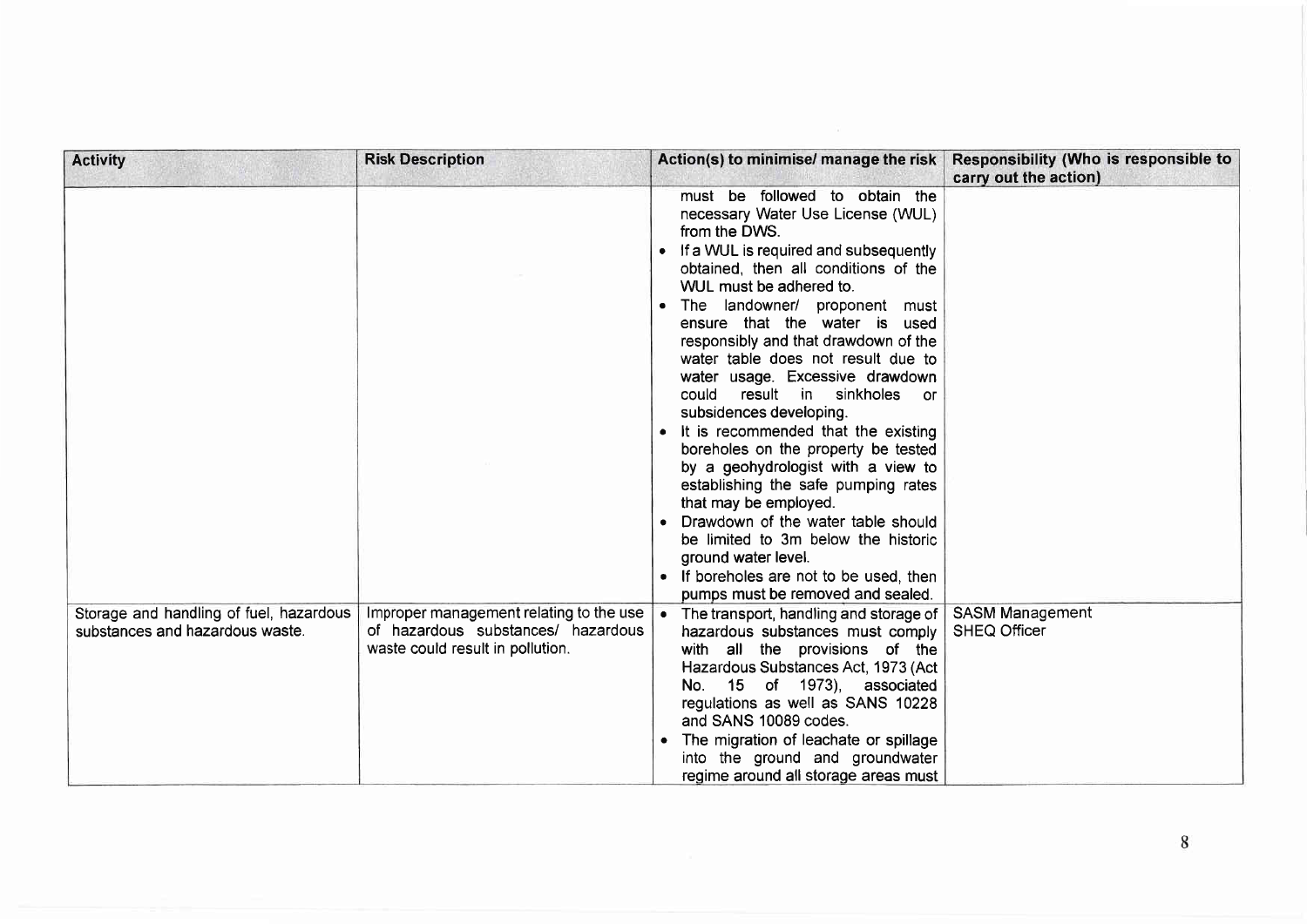| <b>Activity</b> | <b>Risk Description</b> | Action(s) to minimise/ manage the risk                                                                                                                                                                                                                                                                                                                                                                                                                                                                                                                                                                                                                                                                                                                                                                                                                                                                                                                                                                                                                                                                                                                                                                                                                                                              | Responsibility (Who is responsible to<br>carry out the action) |
|-----------------|-------------------------|-----------------------------------------------------------------------------------------------------------------------------------------------------------------------------------------------------------------------------------------------------------------------------------------------------------------------------------------------------------------------------------------------------------------------------------------------------------------------------------------------------------------------------------------------------------------------------------------------------------------------------------------------------------------------------------------------------------------------------------------------------------------------------------------------------------------------------------------------------------------------------------------------------------------------------------------------------------------------------------------------------------------------------------------------------------------------------------------------------------------------------------------------------------------------------------------------------------------------------------------------------------------------------------------------------|----------------------------------------------------------------|
|                 |                         | be prevented. The storage areas for<br>substances<br>hazardous<br>and<br>hazardous waste therefore requires<br>roofing, an adequate bunding and a<br>firm waterproof base that is protected<br>from the ingress of storm water from<br>the surrounding areas. It must also<br>have an effective drainage system to<br>a waterproof spillage collection area,<br>where any spillage can be recovered<br>or suitably treated. This area must be<br>clearly demarcated and should not be<br>accessible to unauthorized persons.<br>• All hazardous waste must be stored in<br>clearly marked and appropriately<br>sealed containers (preferably the<br>containers the material was supplied<br>$in$ ).<br>Hazardous waste must be controlled<br>so that they are not stored on site for<br>90 days or more before sending it to<br>an applicable site for disposal. The<br>following are the minimum quantities<br>of waste not allowed to be stored on<br>site for 90 days or more:<br>$\circ$ Hazard Rating 1 = 10 kgs<br>Hazard Rating $2 = 100$ kgs<br>$\circ$<br>$\circ$ Hazard Rating 3 = 1000 kgs<br>• Hazard Rating $4 = 10000$ kgs<br>• No hazardous wastes such as empty<br>containers, cleaning materials, etc.<br>are to be left around the site. All<br>hazardous waste must be correctly |                                                                |

 $\alpha = \frac{1}{2} \left( \frac{1}{2} \right)$  ,  $\alpha = \frac{1}{2} \left( \frac{1}{2} \right)$  ,  $\alpha = \frac{1}{2} \left( \frac{1}{2} \right)$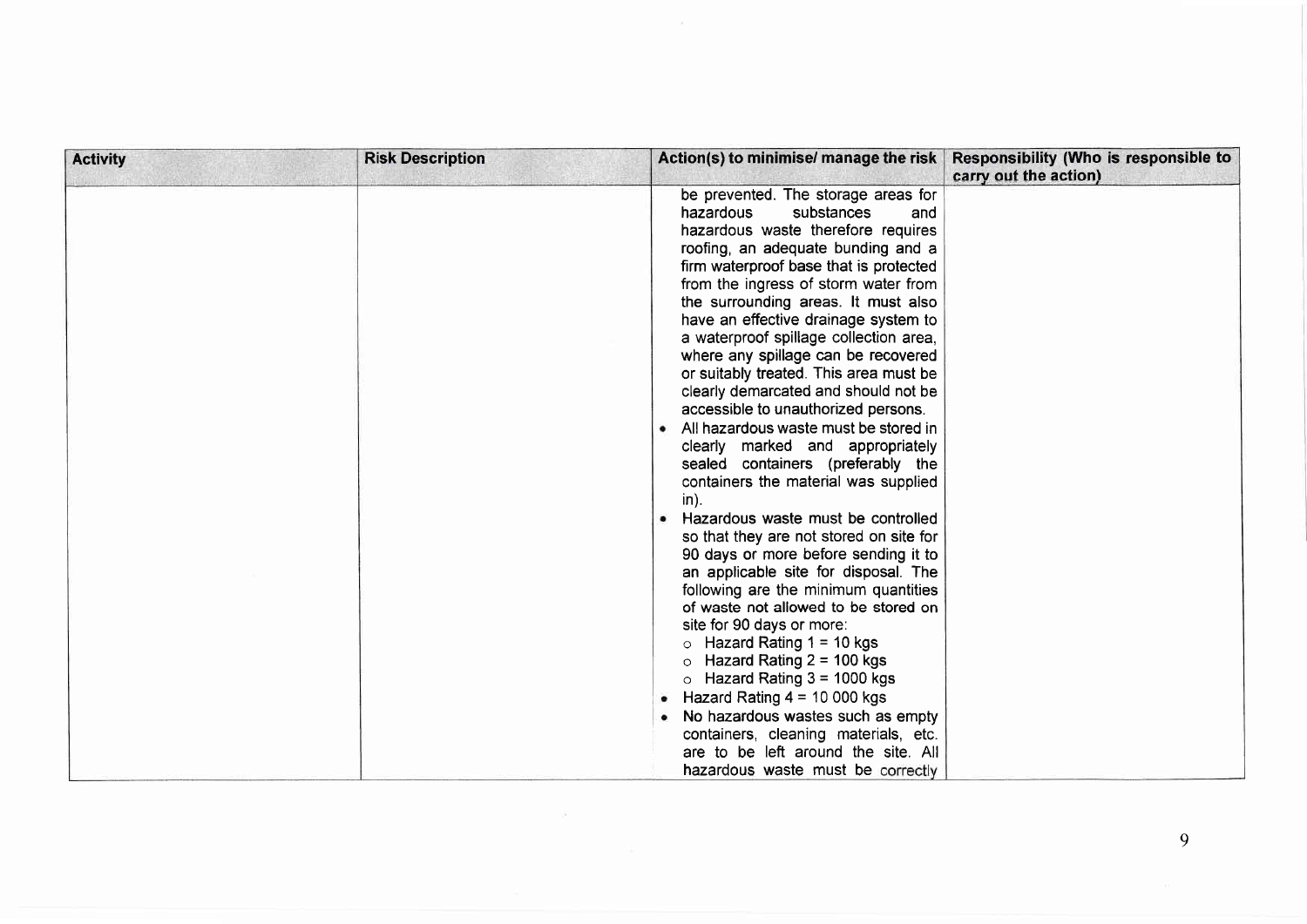| <b>Activity</b> | <b>Risk Description</b> | Action(s) to minimise/ manage the risk                                                                                                                                                                                                                                                                                                                                                                                                                                                                                                                                                                                                                                                                                                                                                                                                                                                                                                                                                                                                                                                                                                                                                                                                                           | Responsibility (Who is responsible to<br>carry out the action) |
|-----------------|-------------------------|------------------------------------------------------------------------------------------------------------------------------------------------------------------------------------------------------------------------------------------------------------------------------------------------------------------------------------------------------------------------------------------------------------------------------------------------------------------------------------------------------------------------------------------------------------------------------------------------------------------------------------------------------------------------------------------------------------------------------------------------------------------------------------------------------------------------------------------------------------------------------------------------------------------------------------------------------------------------------------------------------------------------------------------------------------------------------------------------------------------------------------------------------------------------------------------------------------------------------------------------------------------|----------------------------------------------------------------|
|                 |                         | stored at the designated area for<br>proper disposal.<br>• A Spill Contingency Plan must be<br>compiled and implemented in case of<br>leakages or spillages which are not<br>detected and then lead to the<br>contamination of underground water.<br>• Spill kits must be readily available and<br>sufficiently stocked at all times.<br>• If a hydrocarbon spillage occurs these<br>should be cleaned using SUNSORB<br>similar product)<br>and the<br>(or<br>soils/<br>materials<br>contaminated<br>removed from site and disposed of at<br>an appropriate registered landfill site.<br>• All spilled hazardous substances<br>must be contained in impermeable<br>containers for removal to a licensed<br>hazardous waste site, (this includes<br>contaminated soils, and drenched<br>spill kit material), with chain of custody<br>documentation supplied as proof of<br>end recipient.<br>• Surface drainage on hard surfaces<br>should be channeled and visually<br>monitored on a regular basis to<br>ensure that there is no release of<br>potentially contaminated water. If<br>contamination is suspected, quality<br>must be conducted<br>tests<br>for<br>confirmation of contamination and on-<br>treatment<br>must be<br>site<br>done<br>immediately. |                                                                |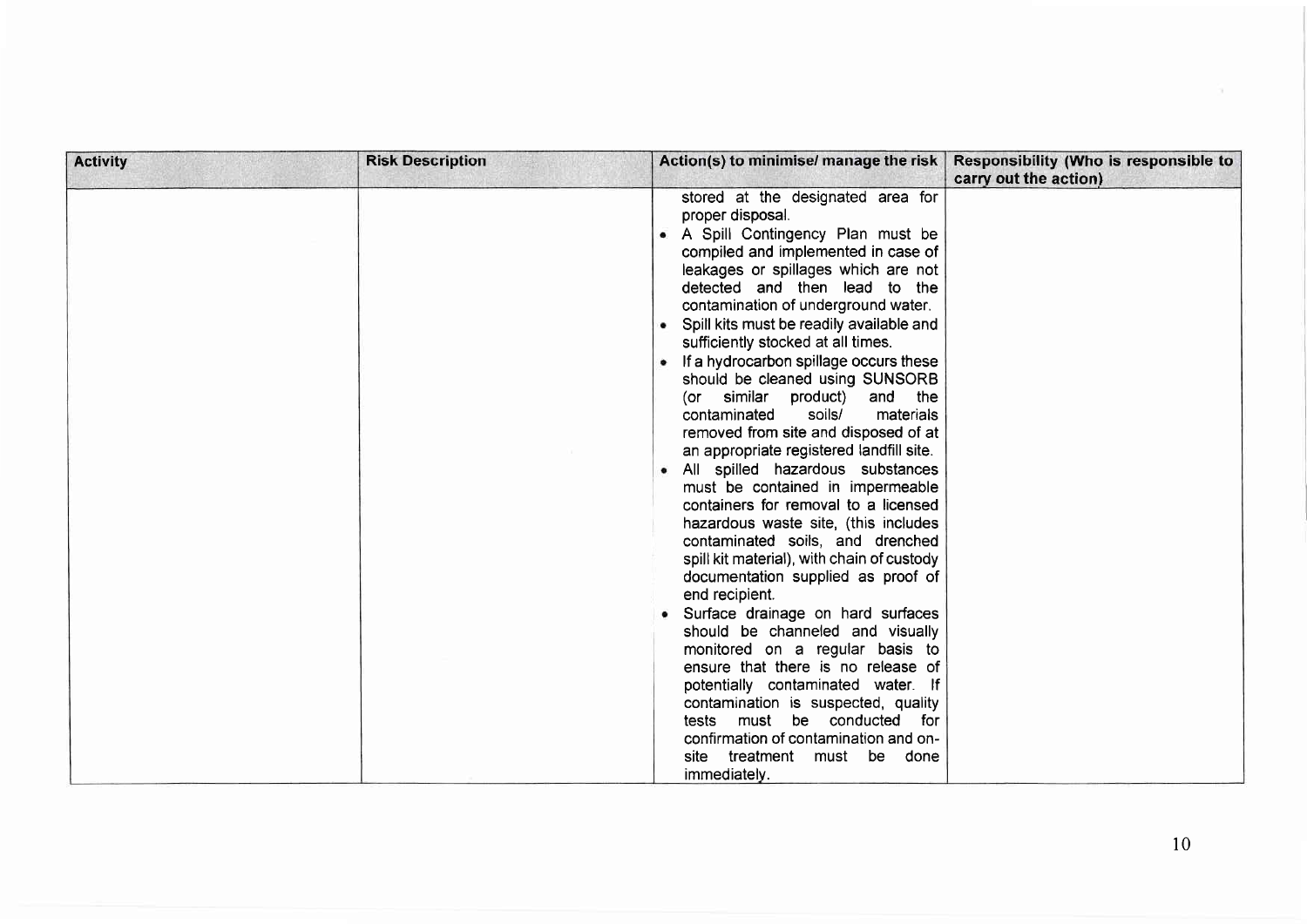| <b>Activity</b>                                              | <b>Risk Description</b>                                                                                                                                                             | Action(s) to minimise/ manage the risk                                                                                                                                                                                                                                                                                                                                                    | Responsibility (Who is responsible to<br>carry out the action)                                        |
|--------------------------------------------------------------|-------------------------------------------------------------------------------------------------------------------------------------------------------------------------------------|-------------------------------------------------------------------------------------------------------------------------------------------------------------------------------------------------------------------------------------------------------------------------------------------------------------------------------------------------------------------------------------------|-------------------------------------------------------------------------------------------------------|
|                                                              | Risk of fires or other emergency<br>situations associated with the possible<br>improper storage and handling of fuel<br>and other hazardous substances.                             | • Hazardous waste must not be mixed<br>with other wastes of a different nature<br>or composition.<br>• All hazardous substances used in the<br>processes undertaken or generated<br>from the processes on the site must<br>be properly stored and handled as per<br>the Material Safety Data Sheets<br>(MSDS). Hard copies of which must<br>be maintained on site.                        | <b>SASM Management</b><br><b>SHEQ Officer</b>                                                         |
| Effluent discharge                                           | Improper management or discharge of<br>effluent (which does not meet DWS and<br>municipal standards) could contaminate<br>soil and water resources.                                 | No effluent must be released into the<br>$\bullet$<br>stormwater system unless it conforms<br>to the standards of the municipality<br>and the DWS.<br>. It is recommended that bi-annual<br>groundwater sampling and testing be<br>conducted to monitor groundwater<br>quality.                                                                                                           | <b>SASM Management</b><br><b>SHEQ Officer</b>                                                         |
| Waste management and storage                                 | Improper<br>waste<br>management<br>and  <br>housekeeping could have a negative<br>impact on the aesthetics of the area and<br>could be an eye-sore to the surrounding<br>community. | A high standard of housekeeping<br>$\bullet$<br>practices and general maintenance<br>must be upheld at all times.<br>The WMP to be established must be<br>$\bullet$<br>adhered to.                                                                                                                                                                                                        | <b>SASM Management</b><br><b>SHEQ Officer</b><br>Cleaning<br>maintenance<br>and<br>team/<br>personnel |
| Air emissions from the various furnaces<br>and coal gasifier |                                                                                                                                                                                     | An effective air pollution control<br>system must be implemented as per<br>the<br>required<br>process<br>design<br>specifications. This could<br>be a<br>scrubber system on the re-heat<br>process and a cooler, a spark arrestor<br>and a bag filter system for the<br>induction and electric arc furnaces.<br>The site must be paved, and effective<br>traffic flow must be maintained. | <b>SASM Management</b><br>SHEQ Officer                                                                |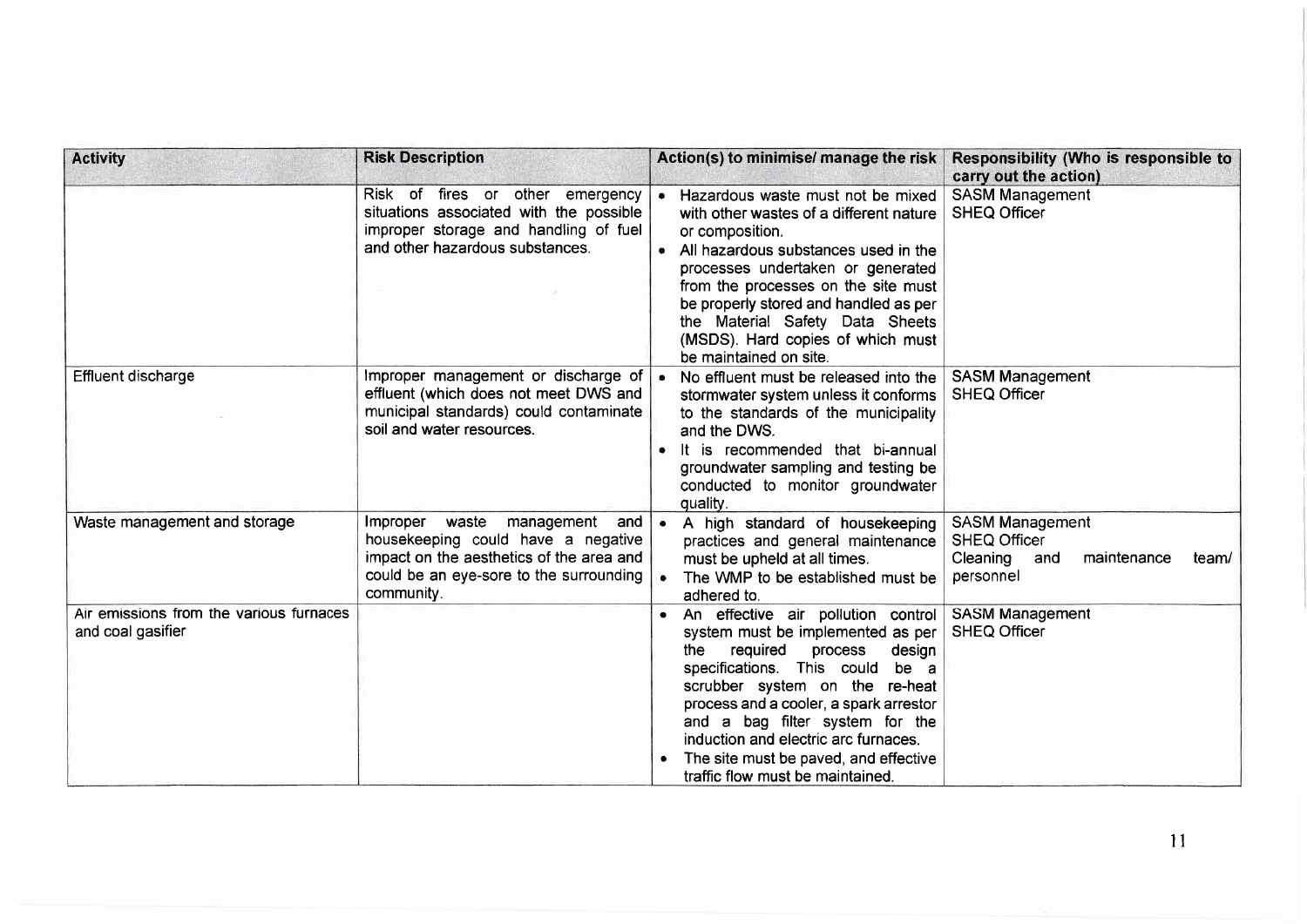| <b>Activity</b> | <b>Risk Description</b> | Action(s) to minimise/ manage the risk                                                                                                                                                                                                                                                                                                                                                                                                                                                                                    | Responsibility (Who is responsible to<br>carry out the action) |
|-----------------|-------------------------|---------------------------------------------------------------------------------------------------------------------------------------------------------------------------------------------------------------------------------------------------------------------------------------------------------------------------------------------------------------------------------------------------------------------------------------------------------------------------------------------------------------------------|----------------------------------------------------------------|
|                 |                         | The plant must comply with the<br>minimum emission standards for<br>secondary steel making<br>and<br>combustion installations as set out by<br>Environmental<br>National<br>the<br>Management: Air Quality Act (ACT 39<br>of 2004): List of Activities - GN 893 of<br>22 November 2013.<br>An Atmospheric Emissions License<br>(AEL) must be obtained from the<br>Sedibeng District Municipality prior to<br>commencement of the operations<br>and all measures required by the AEL<br>must be adhered to and maintained. |                                                                |